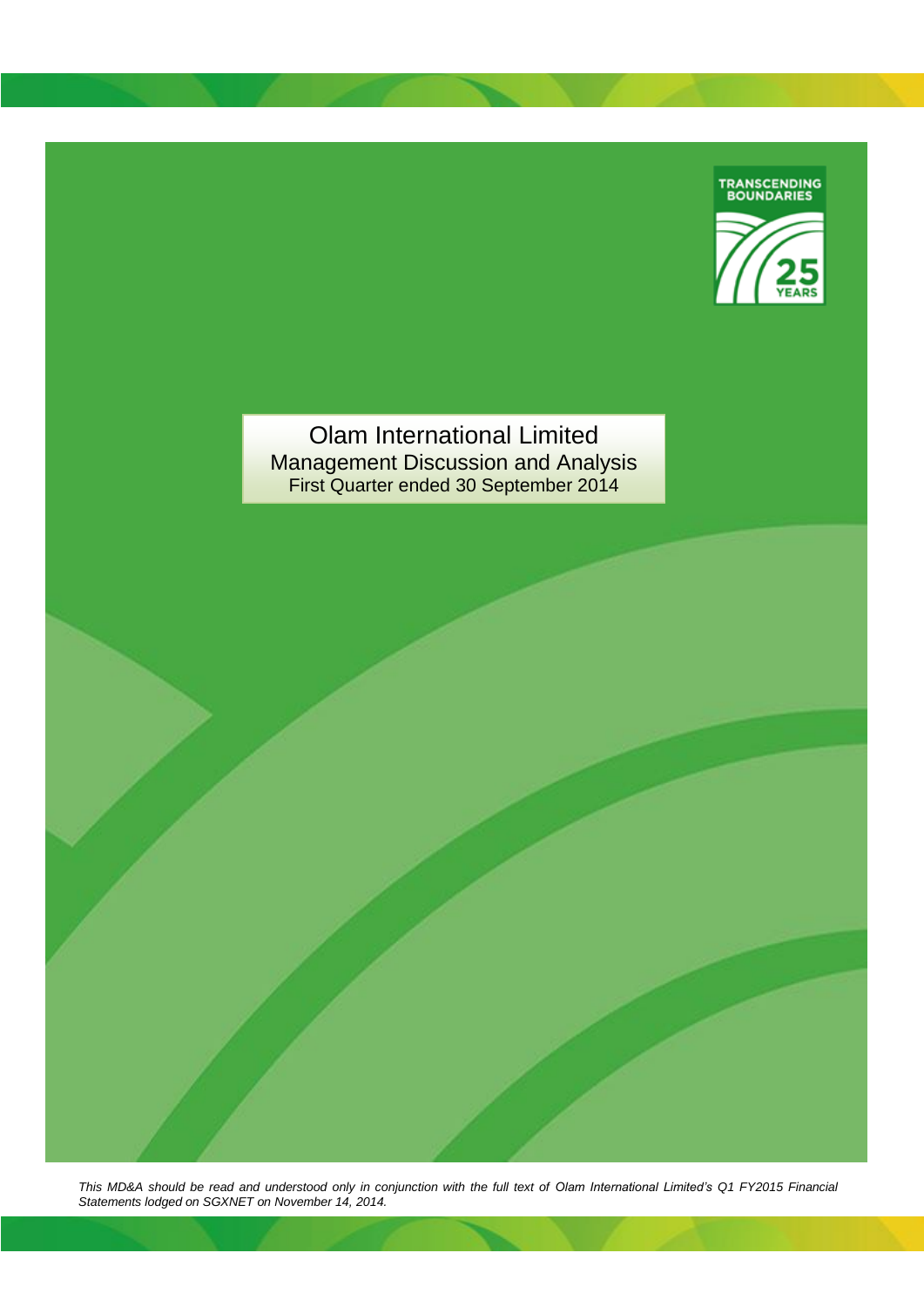# **MANAGEMENT DISCUSSION AND ANALYSIS**

First Quarter ended 30 September 2014 (Q1 FY2015)

# Contents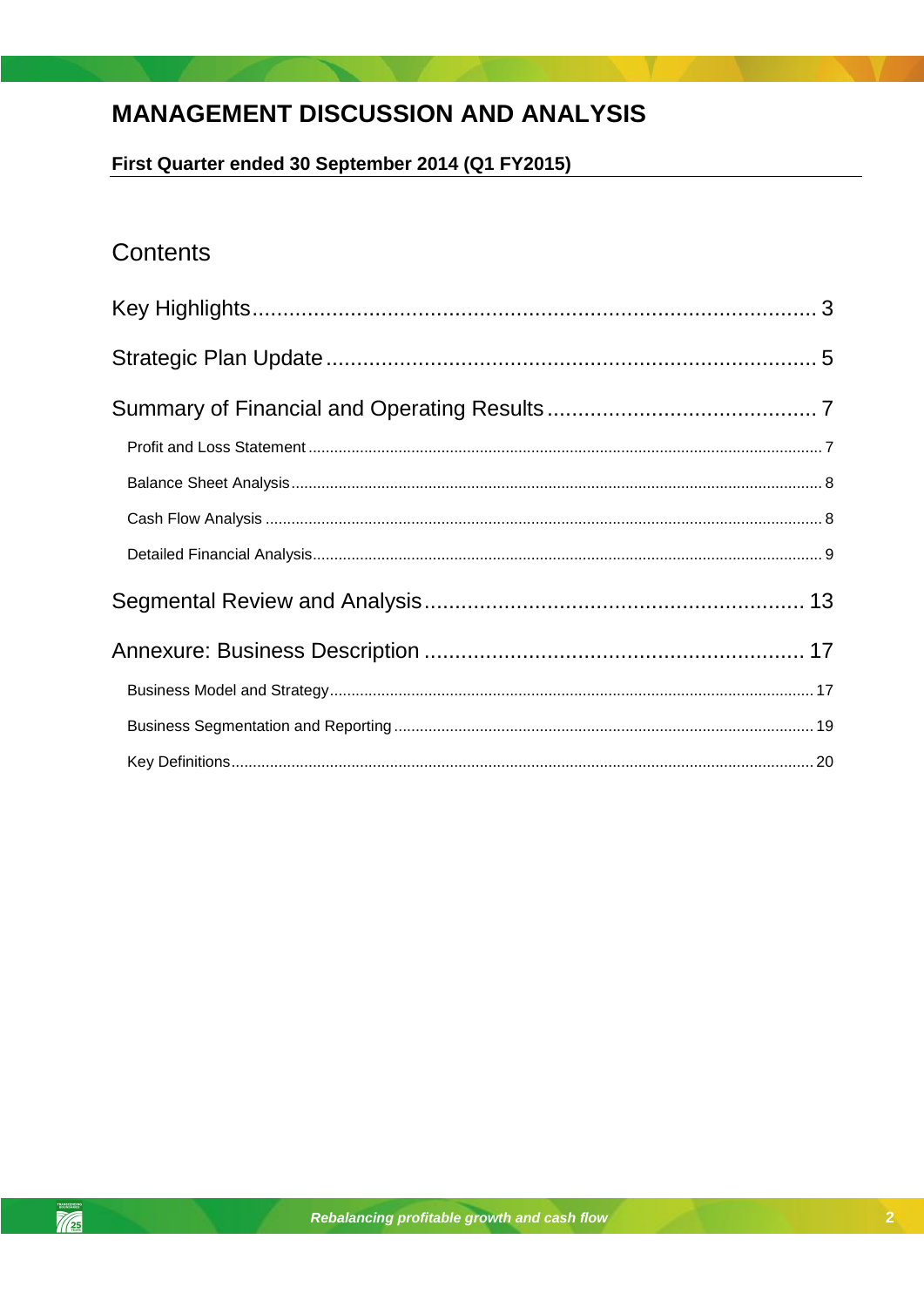## <span id="page-2-0"></span>**Key Highlights**

- **Reported PATMI** was **marginally lower by 2.9% at S\$44.3 million** for Q1 FY2015 (Q1 FY2014: S\$45.6). Reported PATMI includes net exceptional gains of S\$12.1 million for Q1 FY2015 (Q1 FY2014: Nil).
- **Overall sales volume** declined by **14.6%** as compared to Q1 FY2014 with continued growth from prioritised platforms, offset by reduced volume from lower margin businesses that were discontinued / restructured pursuant to initiatives outlined in the strategic plan.
- Overall **EBITDA declined by 11.9%** to **S\$219.4 million** in Q1 FY2015 (Q1 FY2014: S\$248.9 million). Despite lower volumes, most business platforms recorded a growth in EBITDA. However, adverse price movement in the hazelnuts and dairy businesses, coupled with execution challenges in upstream dairy led to an overall decline in EBITDA.
- These results include a **net loss of S\$15.9 million** for Q1 FY2015 on the **fair valuation of biological assets** compared to a **net gain of S\$3.3 million** in Q1 FY2014.
- **Net finance costs** were lower at **S\$124.1 million** in Q1 FY2015 compared to **S\$137.1 million** in Q1 FY2014 from the ongoing debt optimisation efforts.
- **Depreciation and amortisation** was **marginally lower at S\$59.7 million** in Q1 FY2015 **compared to S\$60.8 million** in Q1 FY2014.
- $\cdot$  **Tax expenses** (excluding tax on exceptional items) for Q1 FY2015 were also lower at **S\$5.9 million** as compared to **S\$7.8 million** for the prior corresponding period.
- **Operational PATMI** (after excluding exceptional items) **declined by 29.4% to S\$32.2 million** in Q1 FY2015 (Q1 FY2014: S\$45.6 million).
- We have **moderated the pace of new investments** and incurred gross **cash capital expenditure (Capex) of S\$158.8 million** in Q1 FY2015 as compared to S\$189.1 million in Q1 FY2014. Net of disposals, the cash capex was **S\$155.5 million** in Q1 FY2015 as against S\$159.5 million in Q1 FY2014.
- **FCFF and FCFE** were lower by S\$100.6 million and S\$43.1 million respectively in Q1 FY2015 as compared to Q1 FY2014, driven almost entirely by higher working capital deployment of S\$72.6 million. The increase was on account of higher commodity prices, particularly in the Confectionery & Beverage ingredients and Edible Nuts, Spices & Vegetable Ingredients segments.
- **Net gearing of 1.85 times** at September 30, 2014 **was marginally higher than 1.82 times** as at June 30, 2014, but in line with our FY2016 objective of operating below 2.0 times.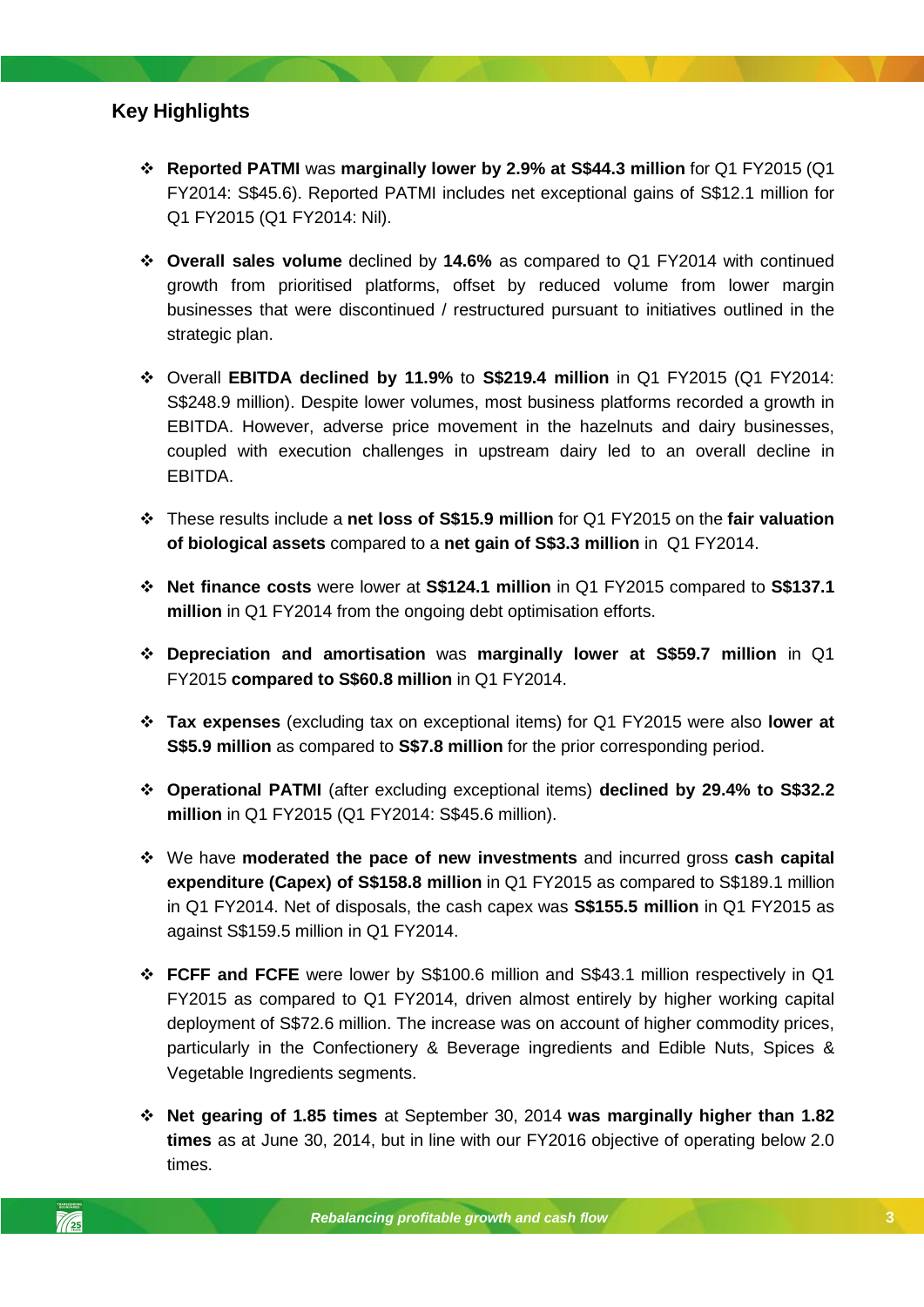$\cdot$  Subsequent to the strategic plan announcement in April 2013, we have announced 18 **strategic initiatives**, of which 15 have been completed. These 15 completed initiatives have **released cash of S\$635.4 million** (against FY2016 target of S\$1.5 billion), generated a **P&L gain of S\$106.1 million** and added **S\$16.5 million directly to our capital reserves**. Three announced initiatives, which are expected to be completed in FY2015, are likely to **release further cash of approximately S\$313.1 million**, generate a **P&L gain of approximately S\$22.4 million** and add **approximately S\$118.8 million** directly to our **capital reserves**.

*"The first quarter is a relatively modest quarter for us in terms of earnings contribution due to the seasonality of our product and geographic mix. We are pleased with the operational performance and EBITDA growth across most of our platforms and segments despite reduced volumes from our discontinued and restructured lower margin operations. Overall EBITDA for the quarter was impacted by adverse price movement in the hazelnuts and dairy businesses, coupled with execution challenges in upstream dairy.*

*"We remain focused on executing our strategic plan initiatives and optimising our balance sheet and debt portfolio, while continuing to selectively invest in growth opportunities across our prioritised platforms."* 

*A. Shekhar Executive Director - Finance and Business Development*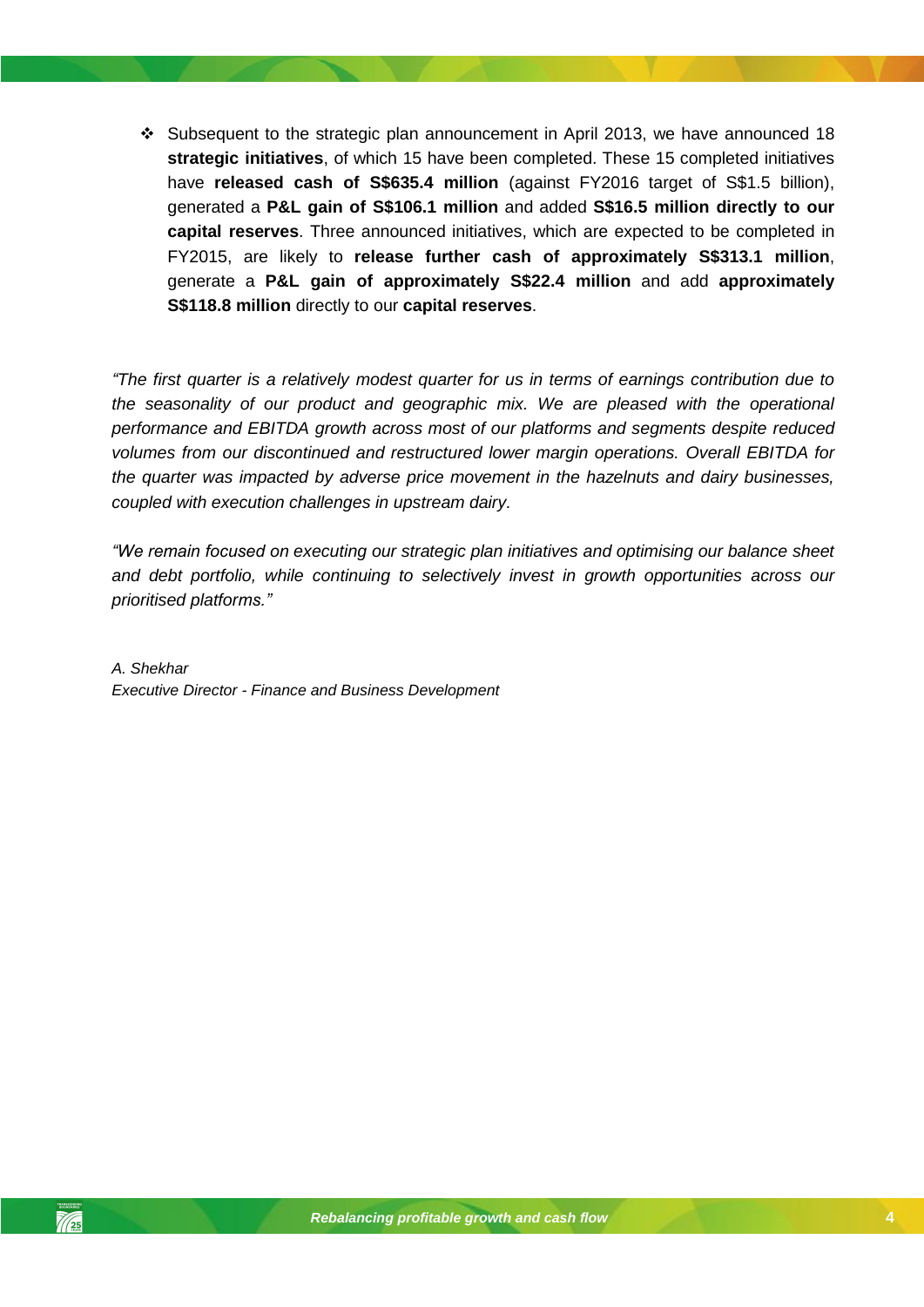# <span id="page-4-0"></span>**Strategic Plan Update**

Following our Strategy Review in April 2013, we announced our strategic plan for the period FY2014-2016. The review reaffirmed the value of our existing strategy of building a core global supply chain business while selectively integrating into higher value upstream and mid/downstream segments. It further reinforced our belief in the attractive prospects for the agri-commodity sector and in the long-term value of our differentiated business model and strategy.

The key change envisaged in the 2013 Strategy Review was **"Rebalancing profitable growth**  and cash flow". To this end, four key priorities were established and six pathways identified to achieve those priorities:

#### **Four Key priorities:**

- 1. Accelerate free cash flow generation
- 2. Reduce gearing
- 3. Reduce complexity
- 4. Facilitate a better understanding of Olam's business

### **Six pathways:**

- 1. Recalibrate the pace of investments
- 2. Optimise balance sheet
- *Rebalancing profitable growth and cash flow* 3. Pursue opportunities for unlocking intrinsic value
- 4. Optimise shape of portfolio and reduce complexity
- 5. Improve operating efficiencies
- 6. Enhance stakeholder communication

In Q1 FY2015, we announced and completed the sale of our **dairy processing plant** in Côte d'Ivoire to Royal FrieslandCampina which resulted in a net P&L gain of S\$12.1 million and cash release of S\$31.5 million.

We **expect to conclude other announced initiatives** in FY2015, including the sale of equity in our upstream Palm and Rubber joint ventures in Gabon to the Republic of Gabon, and the sale of 25% stake in our Packaged Foods business to Sanyo Foods.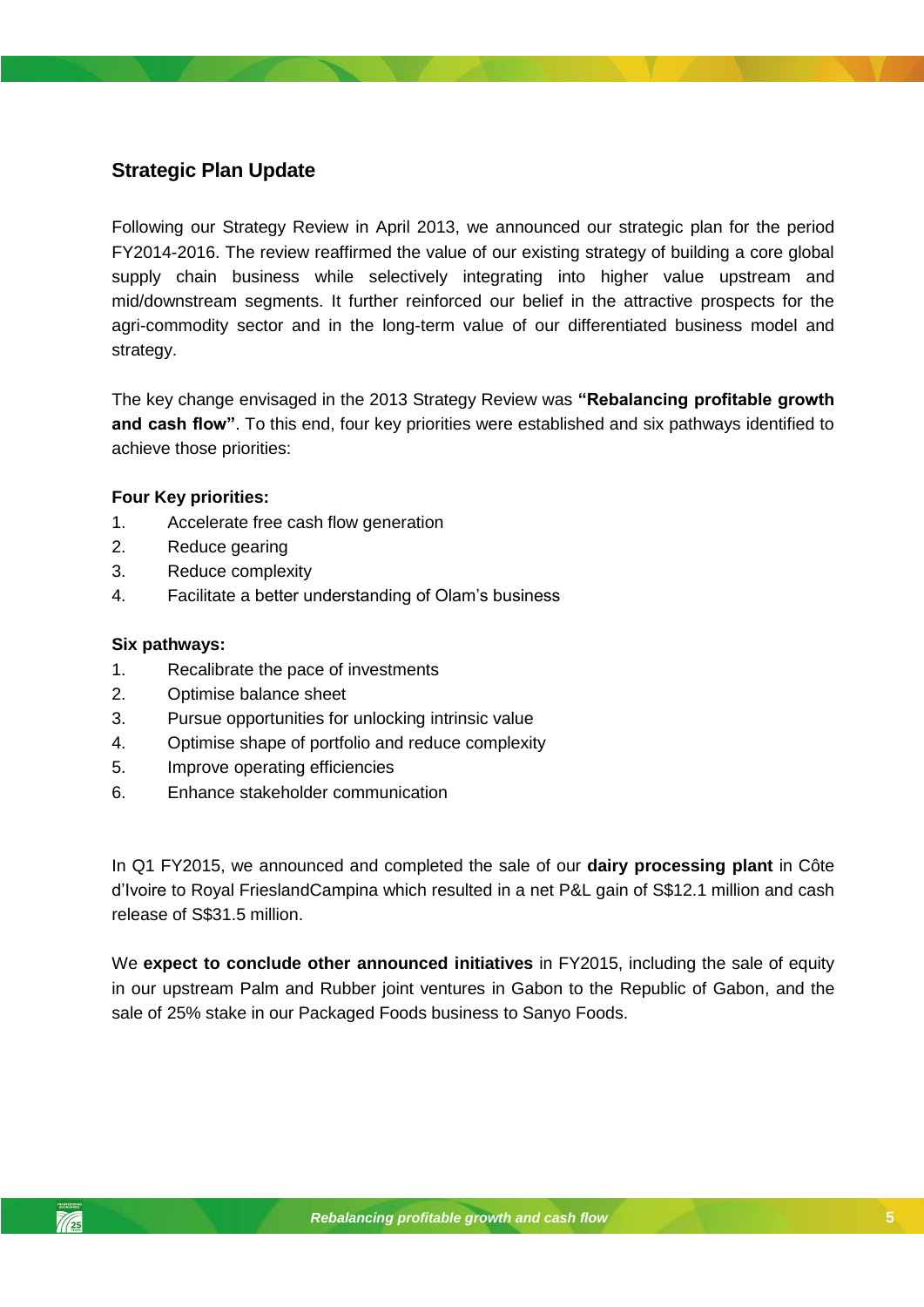**In summary, the 15 initiatives already completed** have **released cash of S\$635.4 million** (against FY2016 target of S\$1.5 billion)**,** generated a **P&L gain of S\$106.1 million** and added **S\$16.5 million to** our **capital reserves:**

|                                                         |                                        |                          |                                                  | SGD Mn                     |
|---------------------------------------------------------|----------------------------------------|--------------------------|--------------------------------------------------|----------------------------|
| <b>Summary of Completed Stratgegic Plan Initiatives</b> | <b>Number of</b><br><b>Initiatives</b> | <b>P&amp;L</b><br>impact | <b>Addition to</b><br>capital<br><b>reserves</b> | <b>Cash flow</b><br>impact |
| Closed in FY2013                                        |                                        | 29.5                     |                                                  | 86.3                       |
| Closed in FY2014                                        | 11                                     | 64.5                     | 16.5                                             | 517.6                      |
| Closed in FY2015                                        |                                        | 12.1                     |                                                  | 31.5                       |
| <b>Total</b>                                            | 15                                     | 106.1                    | 16.5                                             | 635.4                      |

Going forward, we expect to **release cash of approximately S\$313.1 million**, generate a **P&L gain of** approximately **S\$22.4 million,** and **add approximately S\$118.8 million** to our **capital reserves** in FY2015 from **initiatives already announced, but pending completion**:

|                                                       |                                      |                          |                                                  | SGD Mn                     |
|-------------------------------------------------------|--------------------------------------|--------------------------|--------------------------------------------------|----------------------------|
| Initiatives pending completion                        | <b>Completion</b><br><b>Expected</b> | <b>P&amp;L</b><br>impact | <b>Addition to</b><br>capital<br><b>reserves</b> | <b>Cash flow</b><br>impact |
| Sale of 10%/20% stake in Palm/Rubber to RoG, Gabon    | Q <sub>2</sub> FY <sub>15</sub>      |                          | 18.1                                             | 37.4                       |
| Sale and Leaseback of Dairy Farm Land, Uruguay        | Q <sub>2</sub> FY <sub>15</sub>      | 22.4                     |                                                  | 66.9                       |
| Sale of 25% stake in Packaged Foods BU to Sanyo Foods | Q2 FY15                              |                          | 100.7                                            | 208.8                      |
| Total                                                 |                                      | 22.4                     | 118.8                                            | 313.1                      |

Note: figures in the table above may change to reflect the closing balance sheet position and exchange rates on date of completion.

 $\frac{7}{25}$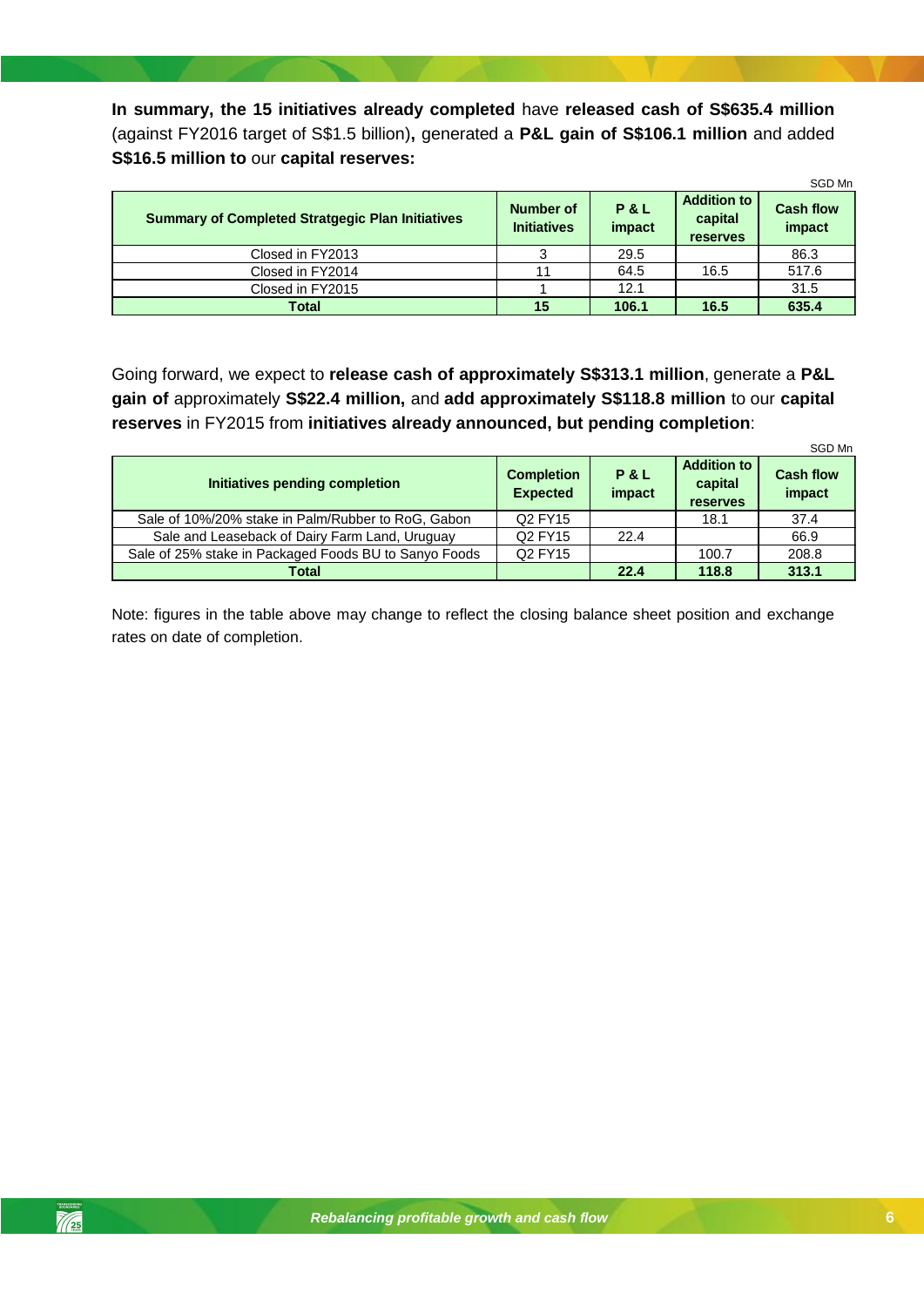# <span id="page-6-0"></span>**Summary of Financial and Operating Results**

|                          | Q1 FY2015 | Q1 FY2014 | % Change |
|--------------------------|-----------|-----------|----------|
| Volume ('000 MT)         | 3,134.2   | 3,668.7   | (14.6)   |
| Revenue                  | 4,298.6   | 4,321.0   | (0.5)    |
| <b>EBITDA</b>            | 219.4     | 248.9     | (11.9)   |
| <b>PAT</b>               | 41.9      | 43.2      | (3.1)    |
| <b>IPATMI</b>            | 44.3      | 45.6      | (2.9)    |
| <b>Operational PATMI</b> | 32.2      | 45.6      | (29.4)   |

### <span id="page-6-1"></span>**Profit and Loss Statement**

The overall volume decline of 14.6% was a combination of volume growth across prioritised platforms and a reduction in volume from lower margin businesses that were discontinued / restructured as outlined in the strategic plan. Despite lower volumes, sales revenue was flat due to an increase in commodity prices particularly in the Confectionery & Beverage ingredients and Edible Nuts, Spices & Vegetable Ingredients segments.

Earnings Before Interest, Tax, Depreciation, and Amortisation (EBITDA), declined by 11.9% to S\$219.4 million mainly driven by adverse price movements in the hazelnuts and dairy businesses, coupled with execution challenges in upstream dairy. Excluding the impact from these businesses, overall EBITDA grew as compared to the prior corresponding period.

The EBITDA for Q1 FY2015 also includes a net loss of S\$15.9 million on the fair valuation of biological assets compared to a net gain of S\$3.3 million in Q1 FY2014.

Reported Profit After Taxes and Minority Interests ("PATMI") for Q1 FY2015 declined by 2.9% over Q1 FY2014. Operational PATMI, excluding a net exceptional gain of S\$12.1 million, declined by 29.4% as compared to the corresponding prior period.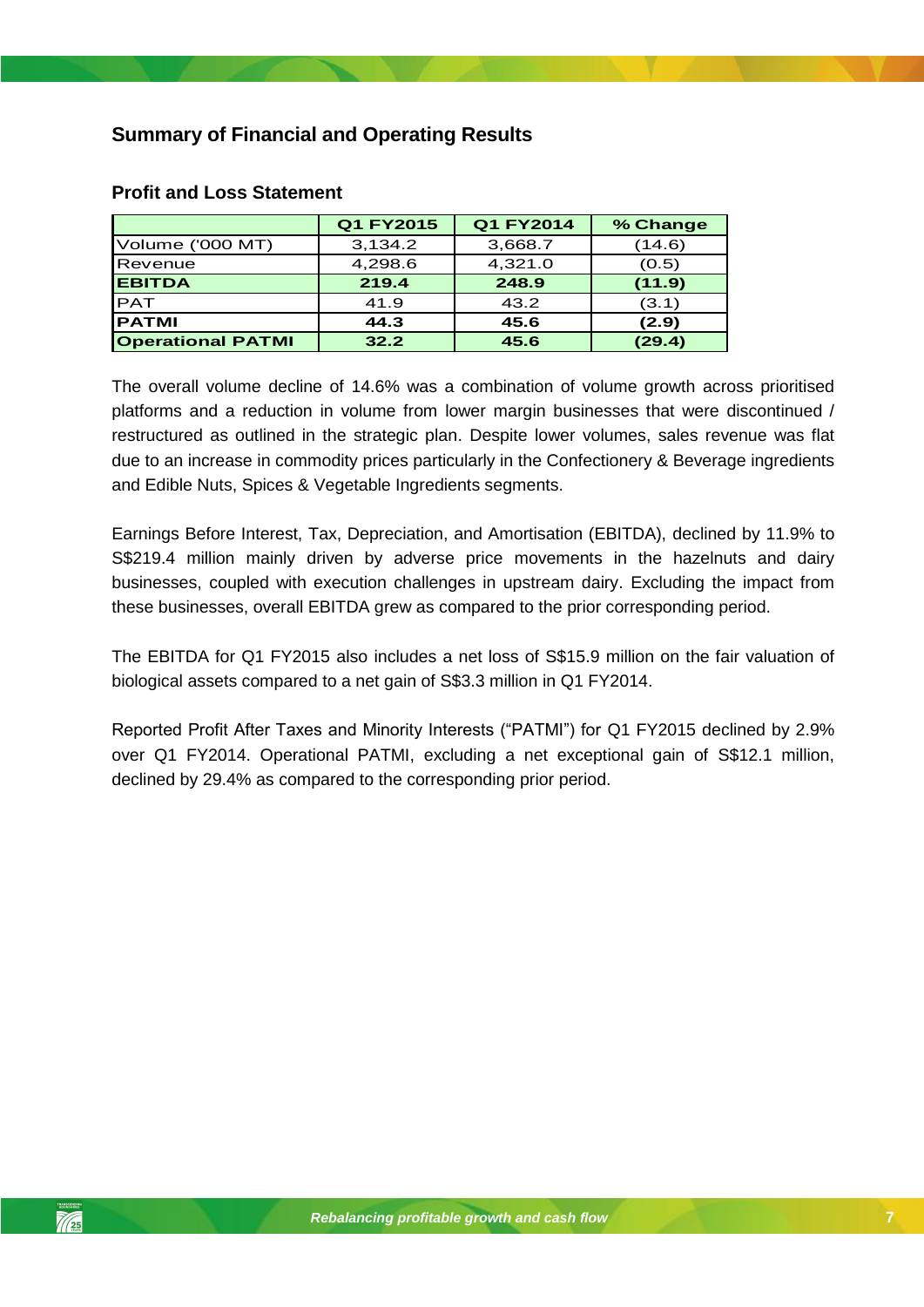## <span id="page-7-0"></span>**Balance Sheet Analysis**

|                           |           |           | SGD Mn  |  |  |  |
|---------------------------|-----------|-----------|---------|--|--|--|
|                           | 30-Sep-14 | 30-Jun-14 | Change  |  |  |  |
| <b>Uses of Capital</b>    |           |           |         |  |  |  |
| <b>Fixed Capital</b>      | 6,104.2   | 6,143.9   | (39.7)  |  |  |  |
| <b>Working Capital</b>    | 6,268.4   | 5,956.0   | 312.4   |  |  |  |
| Cash                      | 1,277.1   | 1,590.1   | (313.0) |  |  |  |
| <b>Others</b>             | (27.1)    | (127.7)   | 100.6   |  |  |  |
| <b>Total</b>              | 13,622.6  | 13,562.3  | 60.3    |  |  |  |
| <b>Sources of Capital</b> |           |           |         |  |  |  |
| Equity & Reserves         | 4,347.5   | 4,260.4   | 87.1    |  |  |  |
| Non-controlling interests | 18.2      | 22.1      | (3.9)   |  |  |  |
| Short term debt           | 3,839.3   | 4,503.8   | (664.5) |  |  |  |
| Long term debt            | 5,493.4   | 4,836.2   | 657.2   |  |  |  |
| Fair value reserve        | (75.8)    | (60.2)    | (15.6)  |  |  |  |
| Total                     | 13,622.6  | 13,562.3  | 60.3    |  |  |  |

Our total assets of S\$13.6 billion comprised S\$1.3 billion of cash, S\$6.3 billion of working capital and S\$6.1 billion of long term fixed assets. These were funded by S\$4.3 billion of equity, S\$3.8 billion of short term debt and S\$5.5 billion of long term debt.

*Rebalancing profitable growth and cash flow* The growth in working capital was financed using cash reserves, while gross debt remained flat as compared to the end of FY2014. During Q1 FY2015, we issued S\$400.0 million 5 year Notes and US\$300.0 million 5.5 year Senior Notes at coupons of 4.25% and 4.50% respectively, which were significantly below coupons on similar tenor debt issued in prior years and also below the secondary trading levels of our outstanding bonds at the time of issuance.

## <span id="page-7-1"></span>**Cash Flow Analysis**

|                                             |           |           | SGD Mn      |
|---------------------------------------------|-----------|-----------|-------------|
| <b>Cash Flow Summary</b>                    | Q1 FY2015 | Q1 FY2014 | $Y$ -o- $Y$ |
| Operating Cash flow (before Interest & Tax) | 236.6     | 252.8     | (16.2)      |
| Changes in Working Capital                  | (117.1)   | (44.5)    | (72.6)      |
| Cash flow generated from operations         | 119.5     | 208.3     | (88.8)      |
| Tax paid                                    | (18.6)    | (2.8)     | (15.8)      |
| Capex / Investments                         | (155.5)   | (159.5)   | 4.0         |
| Free cash flow to firm (FCFF)               | (54.6)    | 46.0      | (100.6)     |
| Net interest paid                           | (105.7)   | (163.2)   | 57.5        |
| <b>Free cash flow to equity (FCFE)</b>      | (160.3)   | (117.2)   | (43.1)      |

FCFF and FCFE were lower by S\$100.6 million and S\$43.1 million respectively as compared to Q1 FY2014, due to relatively higher working capital of S\$72.6 million over the same period. The increase was driven by higher commodity prices in the Confectionery & Beverage ingredients and Edible Nuts, Spices & Vegetable Ingredients segments.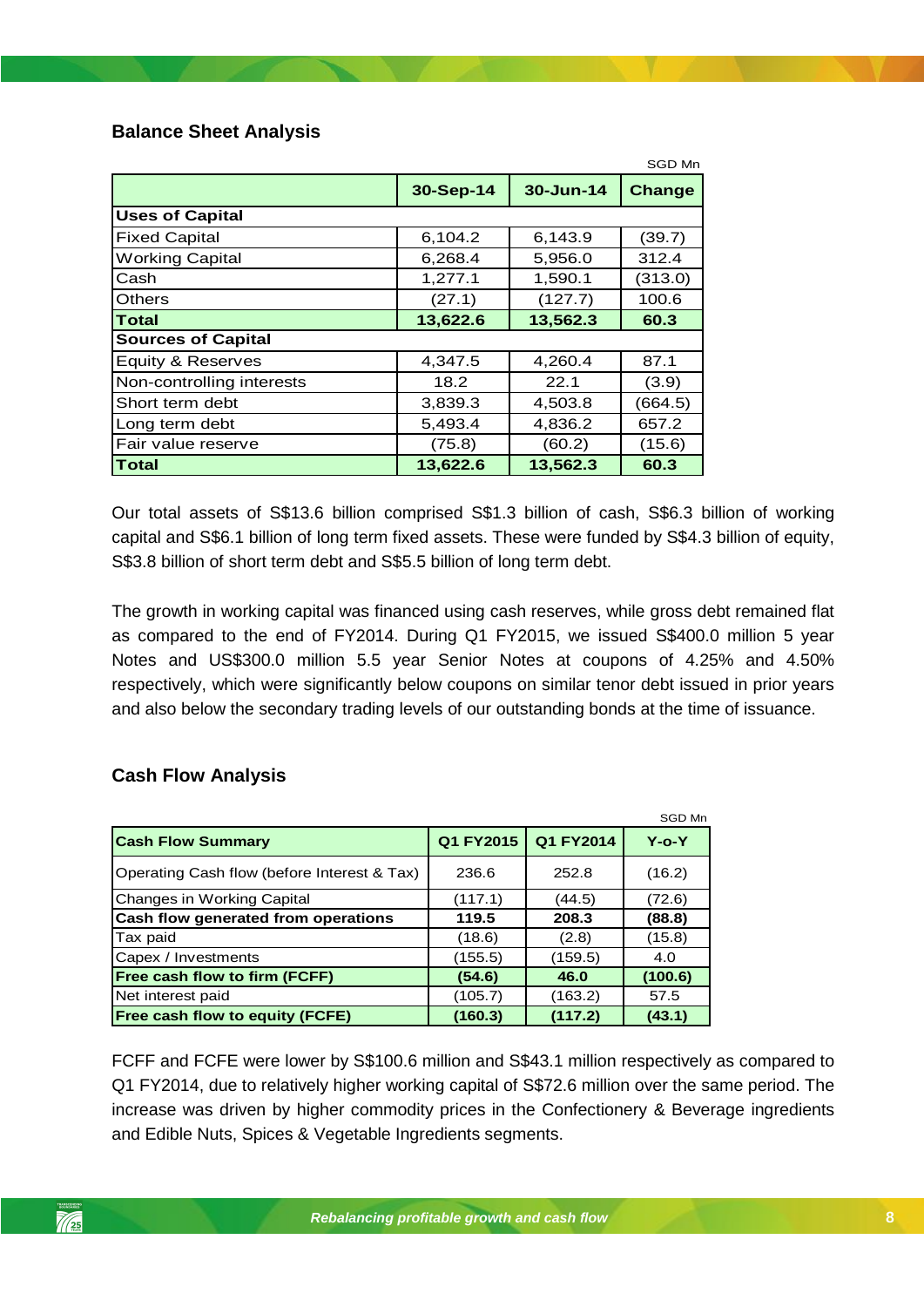## <span id="page-8-0"></span>**Detailed Financial Analysis**

|                                                                        |           |           | SGD Mn   |
|------------------------------------------------------------------------|-----------|-----------|----------|
|                                                                        | Q1 FY2015 | Q1 FY2014 | % Change |
| <b>Volume ('000 MT)</b>                                                | 3,134.2   | 3,668.7   | (14.6)   |
| <b>Revenue</b>                                                         | 4,298.6   | 4,321.0   | (0.5)    |
| Other Income<br>(excl. exceptional items)                              | 5.5       | 1.2       | 379.8    |
| Cost of sales                                                          | (3,863.6) | (3,886.9) | (0.6)    |
| Overhead expenses                                                      | (193.0)   | (171.1)   | 12.8     |
| Other operating expenses                                               | (14.3)    | (20.0)    | (28.5)   |
| Net changes in fair value of<br>biological assets                      | (15.9)    | 3.3       | n.m.     |
| Share of results from jointly<br>controlled entities and<br>associates | 2.0       | 1.4       | 37.9     |
| <b>EBITDA</b>                                                          | 219.4     | 248.9     | (11.9)   |
| EBITDA %                                                               | 5.1%      | 5.8%      |          |
| Depreciation & Amortisation                                            | (59.7)    | (60.8)    | (1.9)    |
| <b>EBIT</b>                                                            | 159.7     | 188.1     | (15.1)   |
| <b>Exceptional items</b>                                               | 12.1      |           | n.m.     |
| <b>Net Finance costs</b>                                               | (124.1)   | (137.1)   | (9.5)    |
| <b>PRT</b>                                                             | 47.8      | 51.0      | (6.4)    |
| Taxation                                                               | (5.9)     | (7.8)     | (24.6)   |
| <b>PAT</b>                                                             | 41.9      | 43.2      | (3.1)    |
| PAT%                                                                   | 1.0%      | 1.0%      |          |
| Non-controlling interests                                              | (2.4)     | (2.4)     | (0.1)    |
| <b>PATMI</b>                                                           | 44.3      | 45.6      | (2.9)    |
| PATMI %                                                                | 1.0%      | 1.1%      |          |
| <b>Exceptional items</b><br>(net of tax)                               | 12.1      |           | n.m.     |
| <b>Operational PATMI</b>                                               | 32.2      | 45.6      | (29.4)   |
| <b>Operational PATMI %</b>                                             | 0.7%      | 1.1%      |          |

#### *Other Income Rebalance growth and cash flow and cash flow*

Other Income (excluding exceptional items) increased by S\$4.3 million due to higher commissions and claims income recorded during the period.

#### *Cost of Sales*

Cost of Sales was lower, in line with reduced revenue for the period.

#### *Overhead Expenses*

Overhead Expenses grew by 12.8% to S\$193.0 million in Q1 FY2015 from S\$171.1 million in Q1 FY2014 due to an increase in lease payments from the sale-and-leaseback of almond plantation assets in the US and Australia as well as higher staff costs .

#### *Other Operating Expenses*

Other Operating Expenses were reduced by S\$5.7 million, primarily on account of lower unrealised foreign exchange losses during the current period.

#### *Net Changes in Fair Value of Biological Assets*

There was a reduction in fair value of biological assets of S\$19.2 million from a gain of S\$3.3 million in Q1 FY2014 to a loss of S\$15.9 million in Q1 FY2015. The reduction was primarily a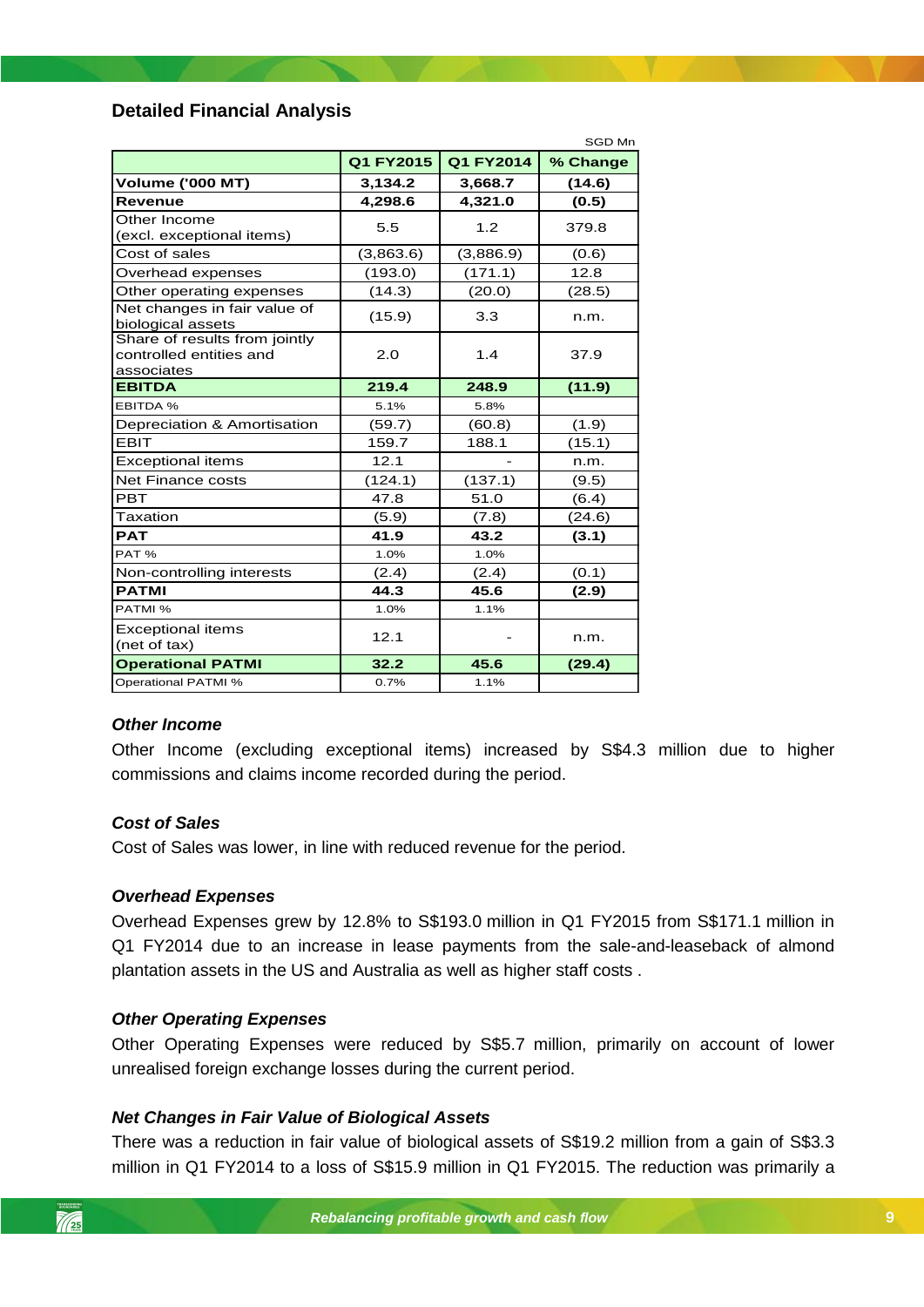result of a lower net fair value of our Australian almond plantation assets as they have achieved peak maturity in most of the estates.

### *Share of Results from Jointly Controlled Entities and Associates*

Share of results from jointly controlled entities and associates increased from S\$1.4 million in Q1 FY2014 to S\$2.0 million in Q1 FY2015, mainly due to higher contribution from OCDL, New Zealand. Contribution from SIFCA was lower than the prior corresponding period due to weak palm and rubber prices.

## *Depreciation & Amortisation*

Depreciation & Amortisation recorded a marginal decline from S\$60.8 million in Q1 FY2014 to S\$59.7 million in Q1 FY2015, despite incremental fixed capital investments over the past 12 months, due to the impact of various divestments that were executed as part of our strategic plan.

#### *Finance Costs*

Net Finance costs reduced from S\$137.1 million in Q1 FY2014 to S\$124.1 million in Q1 FY2015 as a result of changes in the borrowing mix in favour of lower cost, shorter-term debt as a part of our ongoing debt optimisation initiatives. In Q1 FY2015, we issued two medium term notes to term out part of our debt and will continue to actively monitor and rebalance the tenor and cost of our overall debt portfolio.

### *Taxation*

Tax charge on the base business was S\$5.9 million in Q1 FY2015 compared to S\$7.8 million for Q1 FY2014.

#### *Non-controlling Interest*

Non-controlling Interest primarily comprised of the minority share of results from Invenio Holdings, Rusmolco, Olam Palm Gabon, Olam Rubber Gabon and the Sanyo Foods (noodles) joint venture.

#### *Exceptional Items*

Q1 FY2015 results included net exceptional gains of S\$12.1 million from the sale of our dairy processing facility in Côte d'Ivoire. There were no exceptional items in Q1 FY2014.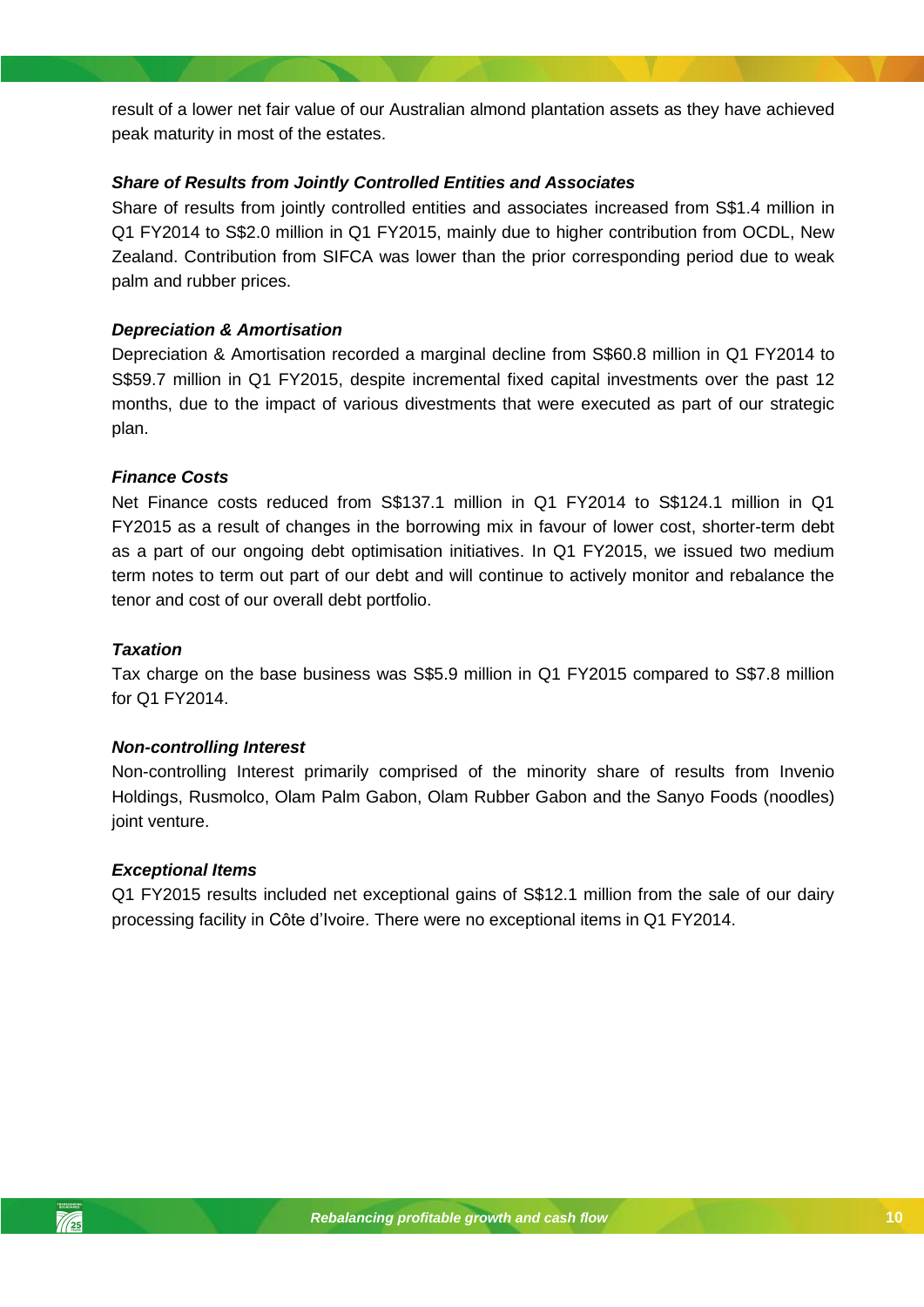## **Balance Sheet Analysis**

## *Working Capital*

|                        |           |               | SGD Mn        |
|------------------------|-----------|---------------|---------------|
|                        | 30-Sep-14 | $30 - Jun-14$ | <b>Change</b> |
| <b>Stock</b>           | 4,739.6   | 4,685.7       | 53.9          |
| Advance to suppliers   | 631.5     | 706.7         | (75.2)        |
| Receivables            | 1,809.3   | 1,613.2       | 196.1         |
| Trade creditors        | (1,406.7) | (1,587.6)     | 180.9         |
| <b>Others</b>          | 494.7     | 538.0         | (43.3)        |
| <b>Working Capital</b> | 6,268.4   | 5,956.0       | 312.4         |

*Others: Includes other current assets, changes to margin accounts with brokers and other current liabilities*

The overall working capital increased by S\$312.4 million compared to end-FY2014 on account of higher receivables and lower trade creditors as compared to the prior corresponding period. The increase in receivables was driven by sales contracts executed at higher prices, while the reduction in trade creditors was as a result of a change in product and shipment mix.

|                         |           |           | # of days    |
|-------------------------|-----------|-----------|--------------|
|                         | 30-Sep-14 | 30-Jun-14 | $Y$ -o- $Y$  |
| <b>Stock</b>            | 111       | 98        | 13           |
| Advance to suppliers    | 14        | 14        |              |
| <b>Receivables</b>      | 38        | 30        |              |
| <b>Trade creditors</b>  | (33)      | (33)      |              |
| <b>Total cash cycle</b> | 130       | 109       | $\mathbf{D}$ |

on September 30, 2014. The change was driven by an increase in our inventory and receivable Our overall working capital cycle increased from 109 days as on June 30, 2014 to 130 days as days led by higher commodity prices.

#### *Debt, Liquidity and Gearing*

|                                       |           |               | SGD Mn                     |
|---------------------------------------|-----------|---------------|----------------------------|
|                                       | 30-Sep-14 | $30 - Jun-14$ | <b>Change</b><br>vs Jun 14 |
| Gross debt                            | 9,332.7   | 9,339.9       | (7.2)                      |
| Less: Cash                            | 1,277.1   | 1,590.1       | (313.0)                    |
| Net debt                              | 8,055.6   | 7,749.8       | 305.8                      |
| Less: Readily marketable<br>inventory | 3.796.4   | 3,809.5       | (13.1)                     |
| Less: Secured receivables             | 1,376.9   | 1,243.8       | 133.1                      |
| Adjusted net debt                     | 2,882.3   | 2,696.5       | 185.8                      |
| Equity (before FV adj reserves)       | 4,347.5   | 4,260.4       | 87.1                       |
| <b>Net debt / Equity (Basic)</b>      | 1.85      | 1.82          | 0.03                       |
| <b>Net debt / Equity (Adjusted)</b>   | 0.66      | 0.63          | 0.03                       |

Note: 80.1% of inventories were liquid, hedged and/or sold forward as on 30 September 2014

While gross debt remained flat for the quarter, net debt increased by S\$305.8 million as we utilised our cash balances to finance the price-led incremental working capital. **Net gearing of**

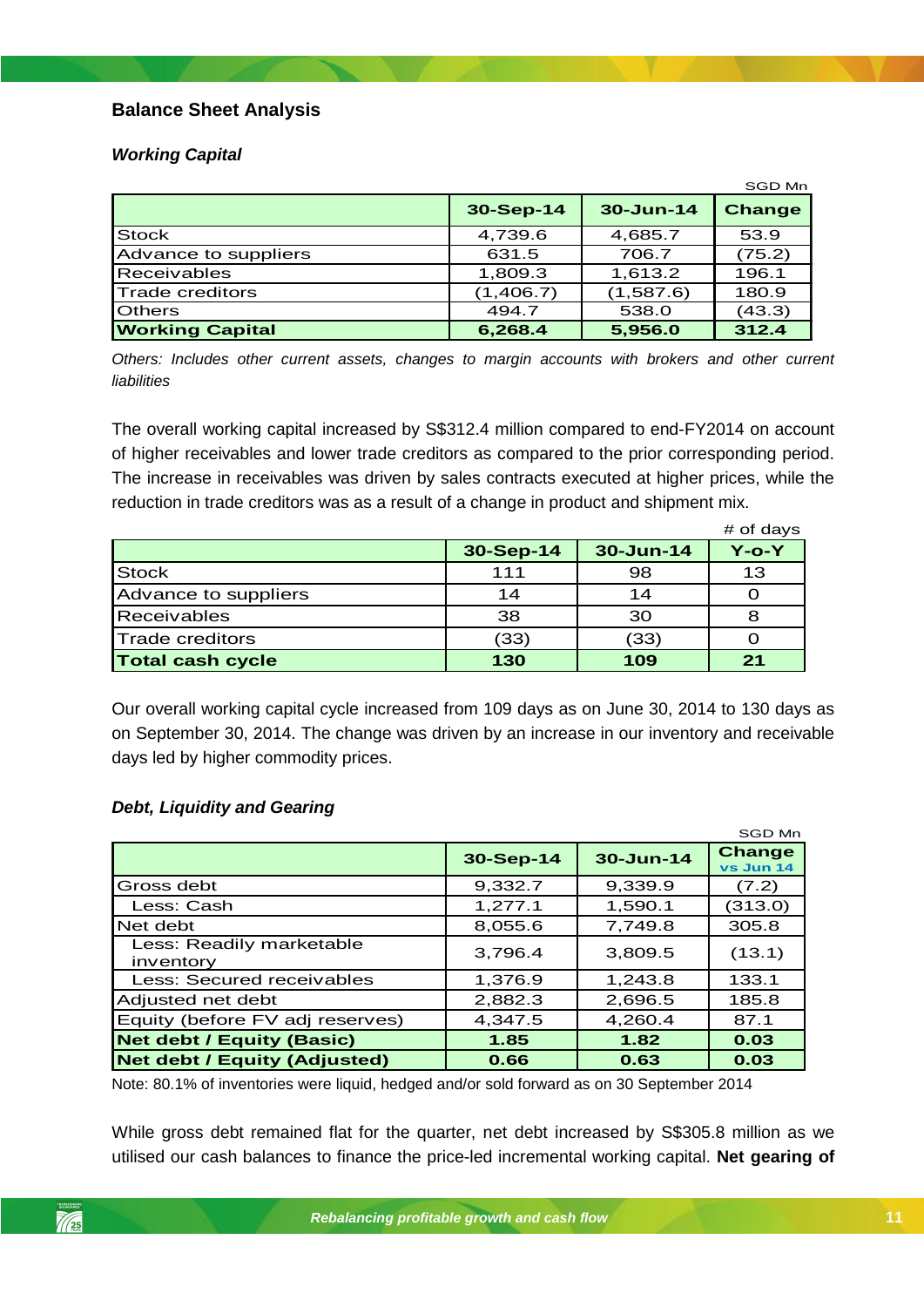## **1.85 times as on September 30, 2014 is in line with our FY2016 objective of operating below 2.0 times, despite increase in commodity prices.**

Of the S\$4.7 billion of inventory, approximately 80.1%, or S\$3.8 billion were readily marketable inventories (RMI) that were liquid, hedged and/or sold forward, operating as near-cash assets on our balance sheet. In addition, of the S\$1.8 billion in trade receivables, approximately 76.1% were secured. Typically, at any given point, about 80-90% of inventory is hedged and/or sold forward and 60-70% of receivables are supported by letters of credit or documents through banks. Adjusting for RMI and secured receivables, our net gearing would be 0.66 times, reflecting the true indebtedness of our Company.

We maintained sufficient liquidity to meet our working capital and capital expenditure requirements, with a total of S\$12.6 billion in available liquidity as on September 30, 2014, including unutilised bank lines of S\$6.1 billion.

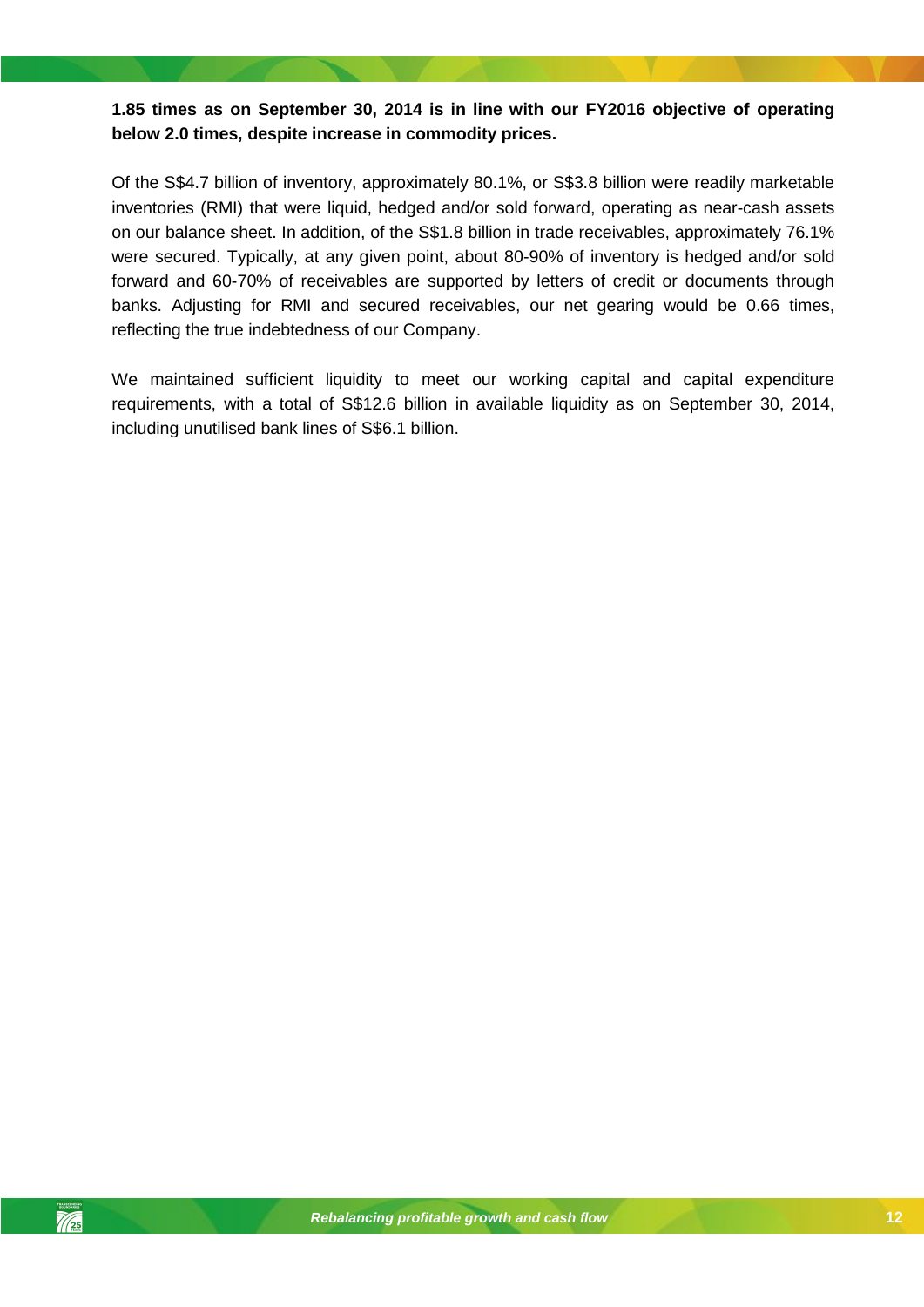# **Segmental Review and Analysis**

#### For the Quarter

|                                                  |                        |           |                |           |               |           |                              |               | SGD Mn    |
|--------------------------------------------------|------------------------|-----------|----------------|-----------|---------------|-----------|------------------------------|---------------|-----------|
|                                                  | Sales Volume ('000 MT) |           | <b>Revenue</b> |           | <b>EBITDA</b> |           | <b>Invested Capital (IC)</b> |               |           |
|                                                  | Q1 FY2015              | Q1 FY2014 | Q1 FY2015      | Q1 FY2014 | Q1 FY2015     | Q1 FY2014 | Q1 FY2015                    | <b>FY2014</b> | Q1 FY2014 |
| Edible Nuts, Spices and<br>Vegetable Ingredients | 454.5                  | 456.3     | 837.0          | 760.5     | 77.8          | 99.4      | 3,173.7                      | 3,165.4       | 3,407.8   |
| Confectionery and Beverage<br>Ingredients        | 306.6                  | 314.9     | 1,216.1        | 921.5     | 53.8          | 53.4      | 3,238.6                      | 3,129.9       | 2,015.0   |
| <b>Food Staples and Packaged</b><br>Foods        | 1,972.1                | 2,527.0   | 1,402.2        | 1,710.7   | 68.9          | 87.6      | 3,157.3                      | 3,111.1       | 3,613.5   |
| <b>Food Category</b>                             | 2,733.2                | 3,298.2   | 3,455.3        | 3,392.7   | 200.5         | 240.4     | 9,569.6                      | 9,406.4       | 9,036.3   |
| <b>Industrial Raw Materials</b><br>(IRM)         | 401.0                  | 370.5     | 843.3          | 927.9     | 15.4          | 16.8      | 2,072.2                      | 1,940.9       | 1,948.0   |
| Commodity Financial<br>Services (CFS)            | N.A.                   | N.A.      | 0.0            | 0.4       | 3.4           | (8.3)     | 5.6                          | 3.4           | 5.6       |
| <b>Non-Food Category</b>                         | 401.0                  | 370.5     | 843.3          | 928.3     | 18.8          | 8.5       | 2,077.8                      | 1,944.3       | 1,953.6   |
| <b>Total</b>                                     | 3,134.2                | 3,668.7   | 4,298.6        | 4,321.0   | 219.4         | 248.9     | 11,647.5                     | 11,350.7      | 10,989.9  |

#### <span id="page-12-0"></span>**IC excludes**:

 $\frac{1}{\sqrt{25}}$ 

(a) Gabon Fertiliser Project (30-Sep-14: S\$179.0 million, 30-Jun-14: S\$184.1 million)

(b) Long Term Investment (30-Sep-14: S\$394.3 million, 30-Jun-14: S\$407.7 million)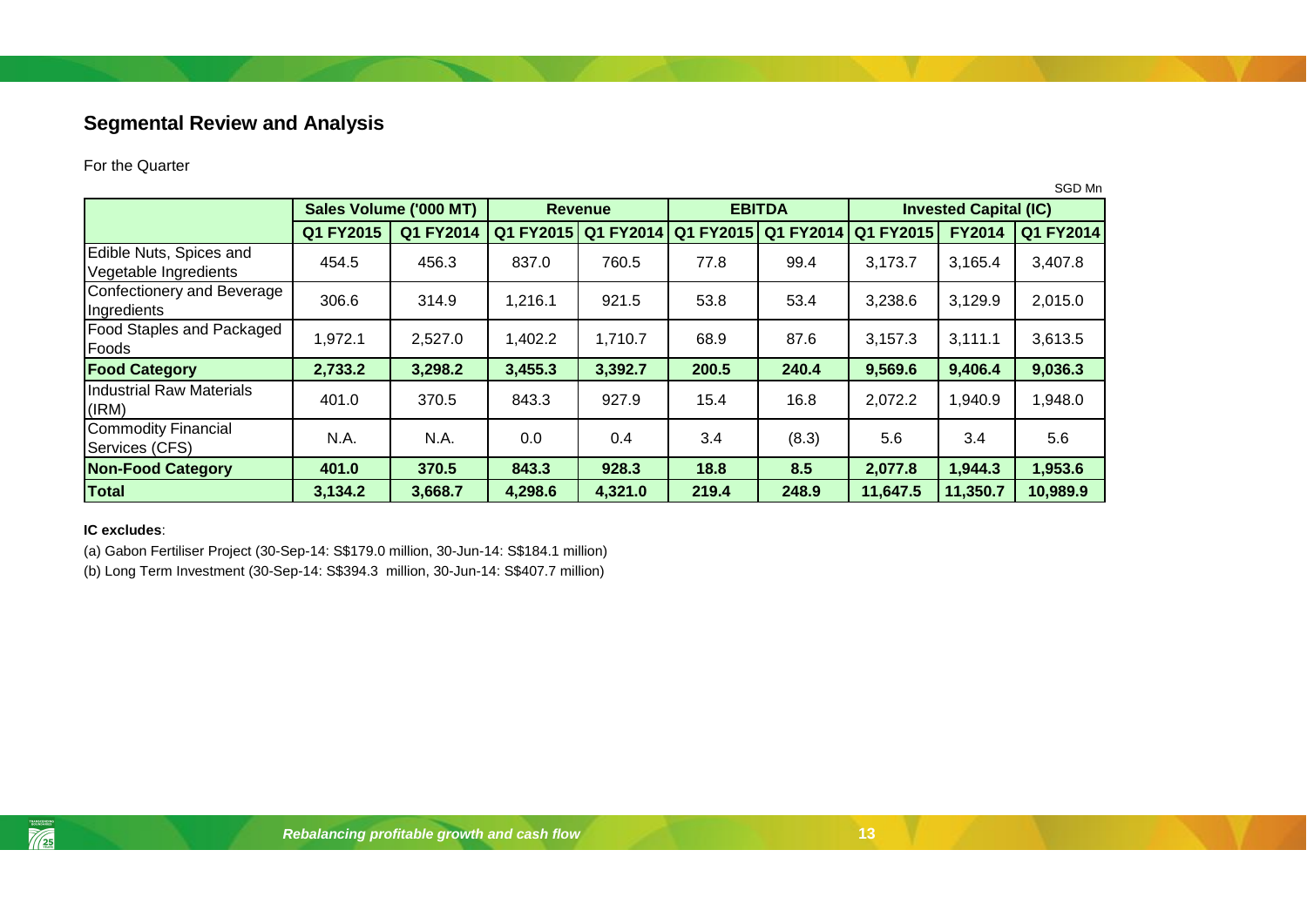#### *Edible Nuts, Spices & Vegetable Ingredients*

The Edible Nuts, Spices & Vegetable Ingredients segment volumes remained flat while revenue grew by 10.1% and EBITDA declined by 21.7% in Q1 FY2015 as compared to the prior corresponding period.



continuing impact in Q2 FY2015. Trading conditions have now improved with selling prices The almonds, peanuts and US vegetable businesses continued to perform well, while the cashew and tomato businesses also recorded an improved performance as compared to Q1 FY2014. Segment performance was adversely impacted primarily by the hazelnuts business in Turkey and to a lesser extent by the spices business in Vietnam. The hazelnuts business faced a sharp increase in procurement prices driven by a weather-induced crop shortage. This impacted our cost structure and margins during the period and is expected to have some adjusting to the revised cost structure and we expect normalised margins for procurement and sales from Q3 FY2015 onwards.

Invested capital in the segment was flat vis-à-vis end-FY2014. However, as compared to Q1 FY2014, segment fixed capital was lower by S\$126.8 million, as a result of execution of strategic plan initiatives and working capital was reduced by S\$107.2 million from various optimisation and restructuring initiatives, despite an increase in commodity prices in parts of this segment.

#### *Confectionery & Beverage Ingredients*

The Confectionery & Beverage Ingredients segment recorded a decline in volume of 2.6% while revenues increased by 32.0% due to higher commodity prices. Despite lower volumes, segment EBITDA was maintained by increased contribution from the midstream processing assets.

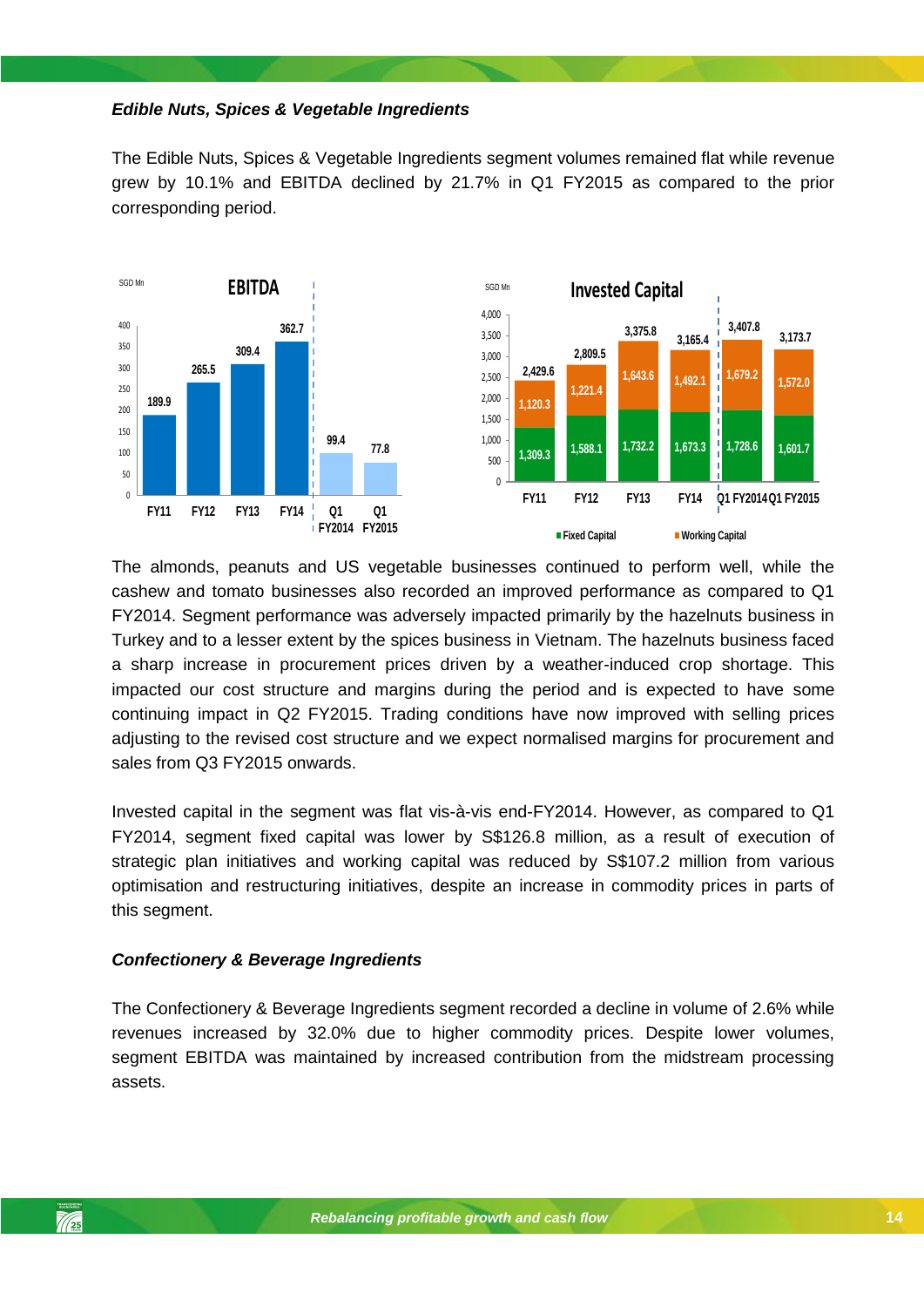

Invested capital was higher by S\$108.7 million during the quarter, but as compared to Q1 FY2014, the increase was significantly higher at S\$1223.6 million, driven by higher cocoa and coffee prices. Commodity prices in this segment are expected to remain elevated for most of FY2015.

## *Food Staples & Packaged Foods*

Food Staples & Packaged Foods segment volumes and revenues declined by 22.0% and 18.0% respectively, due to lower Grains volumes arising from the sale of our Australian grains business and the closure of the grains desk in South Africa.



While the wheat flour mills, packaged foods, sugar and rice businesses performed well, overall segment EBITDA declined by 21.3% mainly due to the impact of discontinued operations in Grains and on account of underperformance in our dairy operations in Uruguay arising from lower yields as well as a significant reduction in milk prices. We expect the Uruguay dairy operations to underperform for the rest of FY2015. Lower milk prices also impacted our dairy supply chain margins.

Our import and distribution businesses in Ghana continued to be impacted adversely by the volatility of the local currency. However, the Ghanaian cedi showed signs of stabilising towards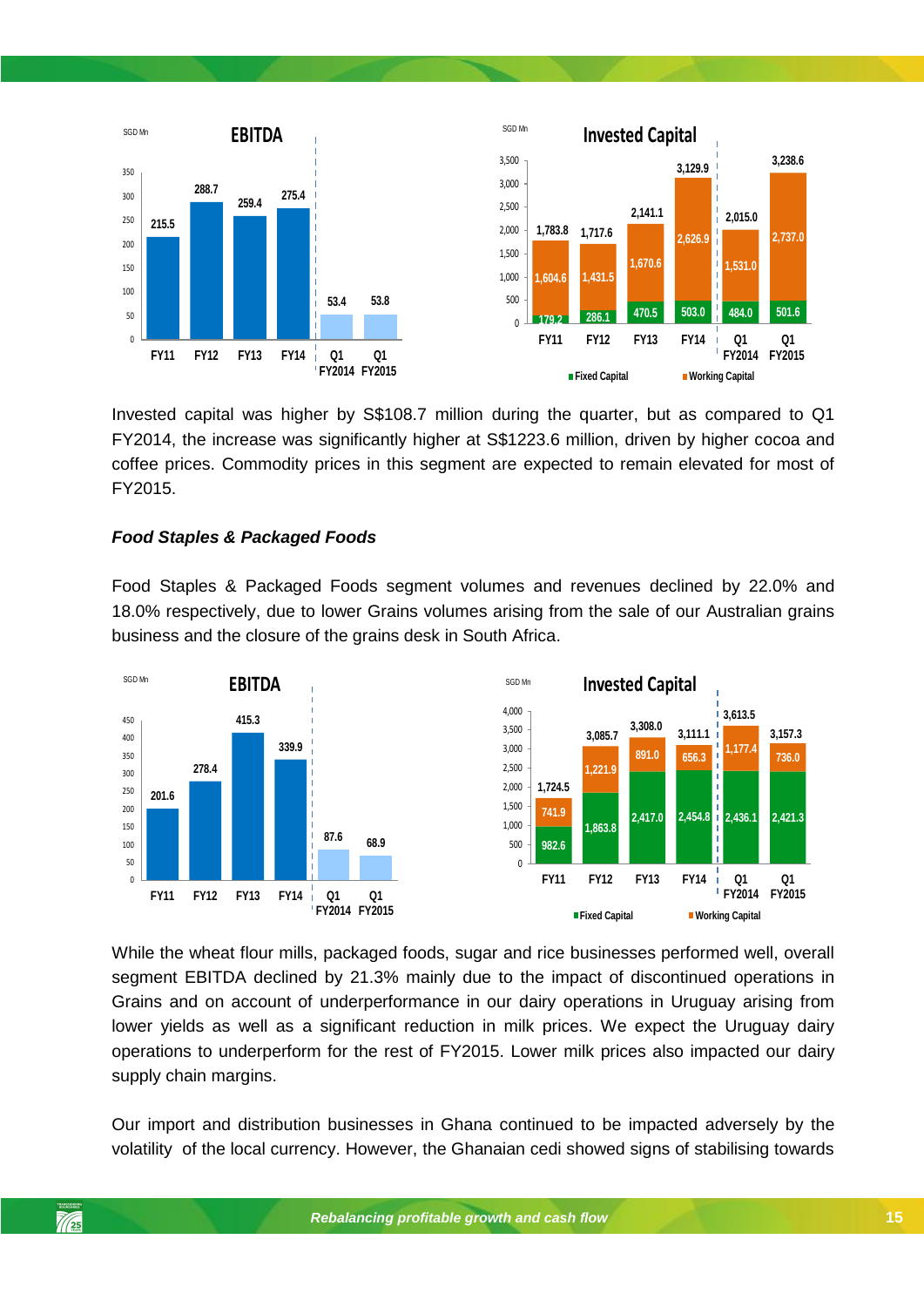the end of Q1 FY2015. The contribution from SIFCA to this segment was lower than the prior corresponding period due to weaker palm prices.

Overall invested capital increased by S\$46.2 million during the quarter, but recorded a significant reduction of S\$456.2 million as compared to Q1 FY2014 arising from various divestments and working capital optimisation and restructuring efforts.

### *Industrial Raw Materials*

The Industrial Raw Materials segment recorded a volume growth of 8.2% driven by cotton, fertiliser and rubber trading. Segment revenues declined 9.1% as compared to the prior corresponding period on account of lower prices and a change in business mix.



The cotton and timber businesses performed better than last year, but this was offset by lower contributions from rubber and fertiliser trading as well as from SIFCA in rubber.

Overall invested capital increased by S\$131.3 million as compared to end-June FY2014. Working capital increased by S\$46.2 million while fixed capital increased by S\$85.1 million.

#### *Commodity Financial Services*

The CFS business recorded an EBITDA of S\$3.4 million in Q1 FY2015 versus a loss of S\$8.3 million in Q1 FY2014 as both the market making & risk management solutions as well as the fund management business performed better post the restructuring after the strategic review.

. . . .

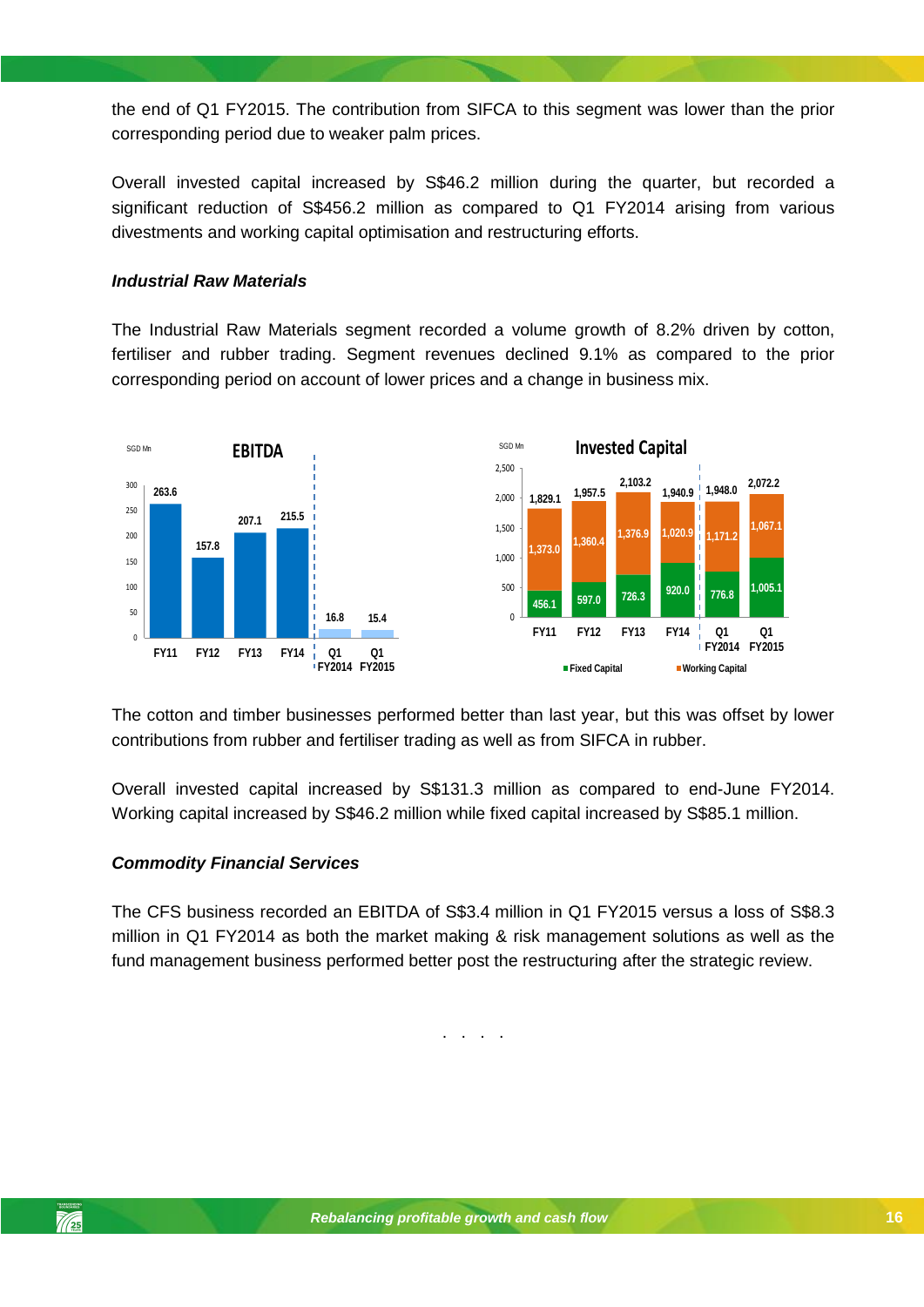# <span id="page-16-0"></span>**Annexure: Business Description**

## <span id="page-16-1"></span>**Business Model and Strategy**

Olam's business is built on a strong foundation as a fully integrated supply chain manager and processor of agricultural products and food ingredients, with operations across 16 platforms in 65 countries. As a supply chain manager, Olam is engaged in the sourcing of a wide range of agricultural commodities from the producing countries and the processing, warehousing, transporting, shipping, distributing and marketing of these products right up to the factory gate of our customers in the destination markets. We also manage risk at each stage of the supply chain. From our inception in 1989, we have evolved from a single country, single product trader to a multi-country, multi-product supply chain manager.

In that process of evolution and development, the Olam business model has grown both in depth as well as breadth, pursuing selected value chain adjacencies which both complement and enhance our core supply chain model.

#### **Business model evolution**

The evolution of our business model over recent years has led us to develop new competencies as we pursued our strategic goals, including the capabilities to identify, execute and integrate attractive acquisition opportunities in selected countries. These initiatives are carefully selected to be within or adjacent to our core value chain activities. Successfully completed transactions have addressed opportunities in the upstream (plantation and farming), midstream (manufacturing/ processing) and downstream parts of the value chain.

*Rebalancing profitable growth and cash flow* concessions management. These opportunities, both organic and inorganic, have been pursued in Building on existing and new capabilities, we have expanded upstream selectively into plantation ownership and management (perennial crops), farming (annual crops), dairy farming and forest countries that have a comparative advantage to produce these commodities relatively better and at relatively lower costs on a sustainable basis.

#### **Selective investments across the value chain**

Pursuit of this strategy has led us to invest selectively in almond orchards in Australia and California, peanut farming in Argentina, Coffee plantation in Laos, Ethiopia, Tanzania, Zambia and Brazil, Rice farming in Nigeria, Palm and Rubber plantations in Africa, Dairy farming in Uruguay and Russia, and the development of tropical hard wood forest concessions in The Republic of Congo (ROC).

Similarly, in the midstream part of the value chain, we have pursued initiatives in value-added processing and manufacturing activities, such as mechanical processing of cashews in Côte d'Ivoire, hazelnut processing in Turkey, spice grinding in Vietnam, soluble Coffee manufacturing in Vietnam and Spain, Cocoa processing in Côte d'Ivoire and Nigeria and wheat milling in Nigeria, Senegal and Ghana.

Downstream progress has been reflected in the initiatives completed in Packaged Foods distribution in West Africa and the successful development of our own consumer brands in the food category, which capitalise on our intimate knowledge of African markets, operations, brands, and consumers. This downstream activity also builds on capabilities in the management of food supply chains and on the common distribution pipeline that we have built for related commodity products (including Rice, Sugar,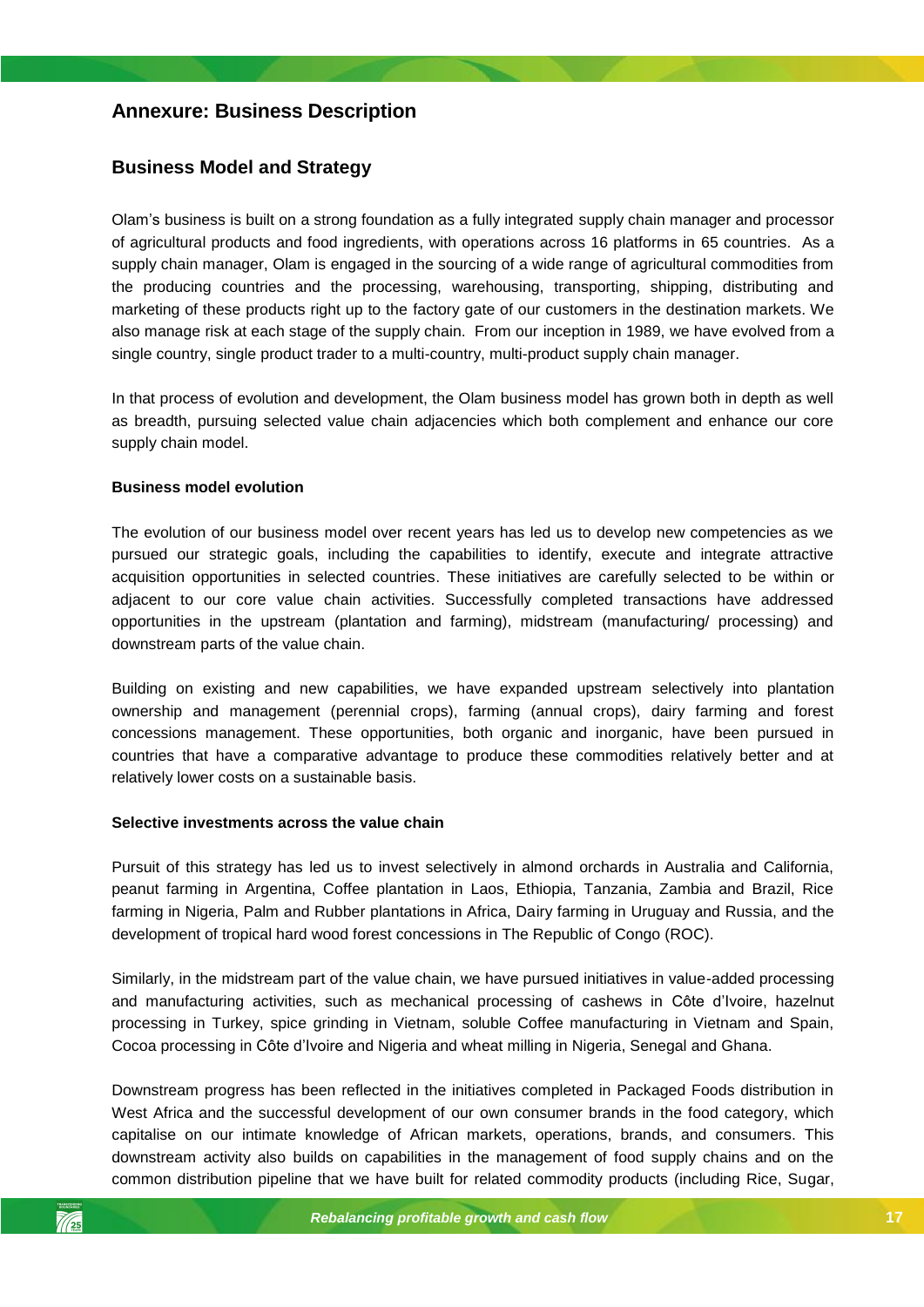wheat flour and Dairy products) in West Africa. Initiatives in this segment include biscuits and candy manufacturing and downstream distribution in Nigeria and Ghana, juice and dairy beverages in Nigeria, instant noodles, seasonings, tomato paste distribution in Nigeria and selective West African markets.

In addition, Olam has diversified into three adjacent businesses which build on latent assets and capabilities developed over the last 25 years - The Commodity Financial Services business (CFS), the development of a Special Economic Zone (SEZ) and fertiliser manufacturing in Gabon.

#### **A responsible approach to business**

Corporate responsibility and sustainability have always been an essential part of our way of doing business around the world. In addition to our longstanding adherence to documented standards, we have also recently established an Olam Livelihood Charter, and continue to work both on our own and with selected expert partners to advance our objectives in this area.

#### **A unique and entrepreneurial culture**

One of the major factors that sets Olam apart is our unique culture: we think and act as owner-managers, focused both on the realisation of short-term results and the creation of long-term value for our stakeholders. A fully aligned organisational structure, culture and long-term compensation system support these objectives.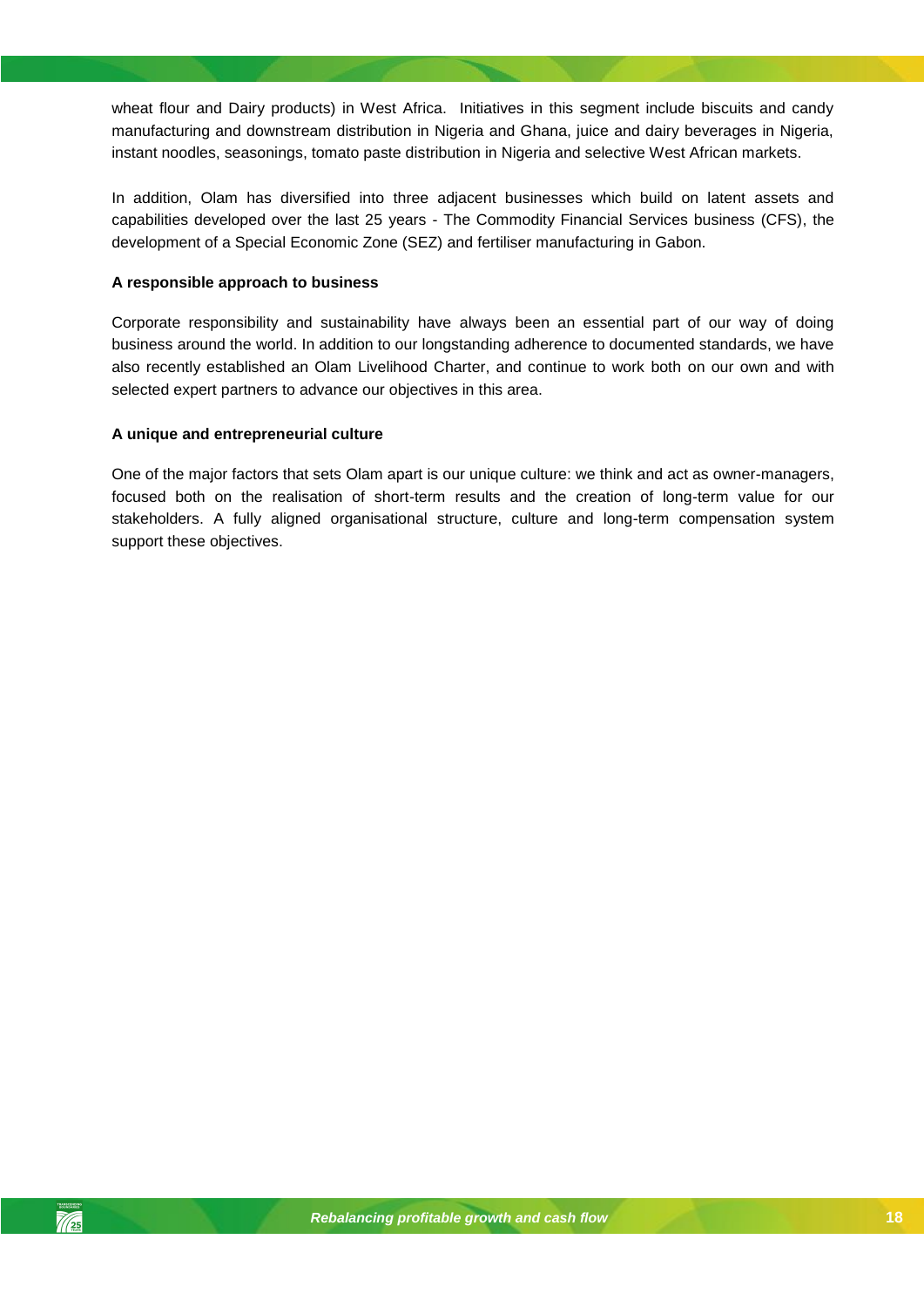# <span id="page-18-0"></span>**Business Segmentation and Reporting**

We organise Olam's operations into five business segments and three value chain segments for reporting purposes. The distribution of the 16 platforms across the business segments and the activities across the value chain segments are given below:

| <b>5 Business Segments</b>                              | <b>16 Platforms</b>                                            |
|---------------------------------------------------------|----------------------------------------------------------------|
|                                                         | 1)<br>Edible Nuts (cashew, peanuts, almonds, hazelnuts and     |
| Edible Nuts, Spices & Vegetable                         | sesame)                                                        |
| Ingredients (formerly known<br>as                       | 2)<br>Spices & Vegetable Ingredients (including pepper, onion, |
| <b>Edible Nuts, Spices &amp; Beans)</b>                 | garlic, and tomato)                                            |
|                                                         |                                                                |
| <b>Confectionery</b><br>&<br><b>Beverage</b>            | 3)<br>Cocoa                                                    |
| Ingredients                                             | 4)<br>Coffee                                                   |
|                                                         |                                                                |
|                                                         | Rice<br>5)                                                     |
|                                                         | 6)<br><b>Sugar and Natural Sweeteners</b>                      |
|                                                         | 7)<br>Grains (including wheat, corn and barley)                |
| <b>Food Staples &amp; Packaged Foods</b>                | Palm<br>8)                                                     |
|                                                         | 9)<br>Dairy                                                    |
|                                                         | 10) Packaged Foods                                             |
|                                                         |                                                                |
|                                                         | 11) Natural Fibres (cotton and wool)                           |
|                                                         | 12) Wood Products                                              |
|                                                         | 13) Rubber                                                     |
| <b>Industrial Raw Materials (IRM)</b>                   | 14) Fertiliser supply chain                                    |
|                                                         | 15) Special Economic Zone (SEZ)                                |
|                                                         |                                                                |
|                                                         | 16) Commodity Financial Services<br>(Market-making,<br>risk    |
| <b>Commodity</b><br><b>Financial</b><br><b>Services</b> | solutions<br>commodity<br>funds<br>management<br>and           |
| (CFS)                                                   | management)                                                    |
|                                                         |                                                                |

| <b>3 Value Chain Segments</b>                                     | <b>Value Chain Activity</b>                                                                                                                                                                                |  |  |  |
|-------------------------------------------------------------------|------------------------------------------------------------------------------------------------------------------------------------------------------------------------------------------------------------|--|--|--|
| (including)<br>Chain<br>value<br><b>Supply</b><br>added services) | Includes all activities connected with origination, sourcing,<br>primary processing, logistics, trading, marketing (including<br>VAS) and risk management of agricultural products and the<br>CFS business |  |  |  |
| <b>Upstream</b>                                                   | Includes all activities relating to farming (annual row crops),<br>plantations (perennial tree crops), Dairy farming and forest<br>concessions                                                             |  |  |  |
| <b>Midstream &amp; Downstream</b>                                 | Includes all activities relating to secondary processing, contract<br>manufacturing, branded distribution, private label activities and<br><b>SEZ</b>                                                      |  |  |  |

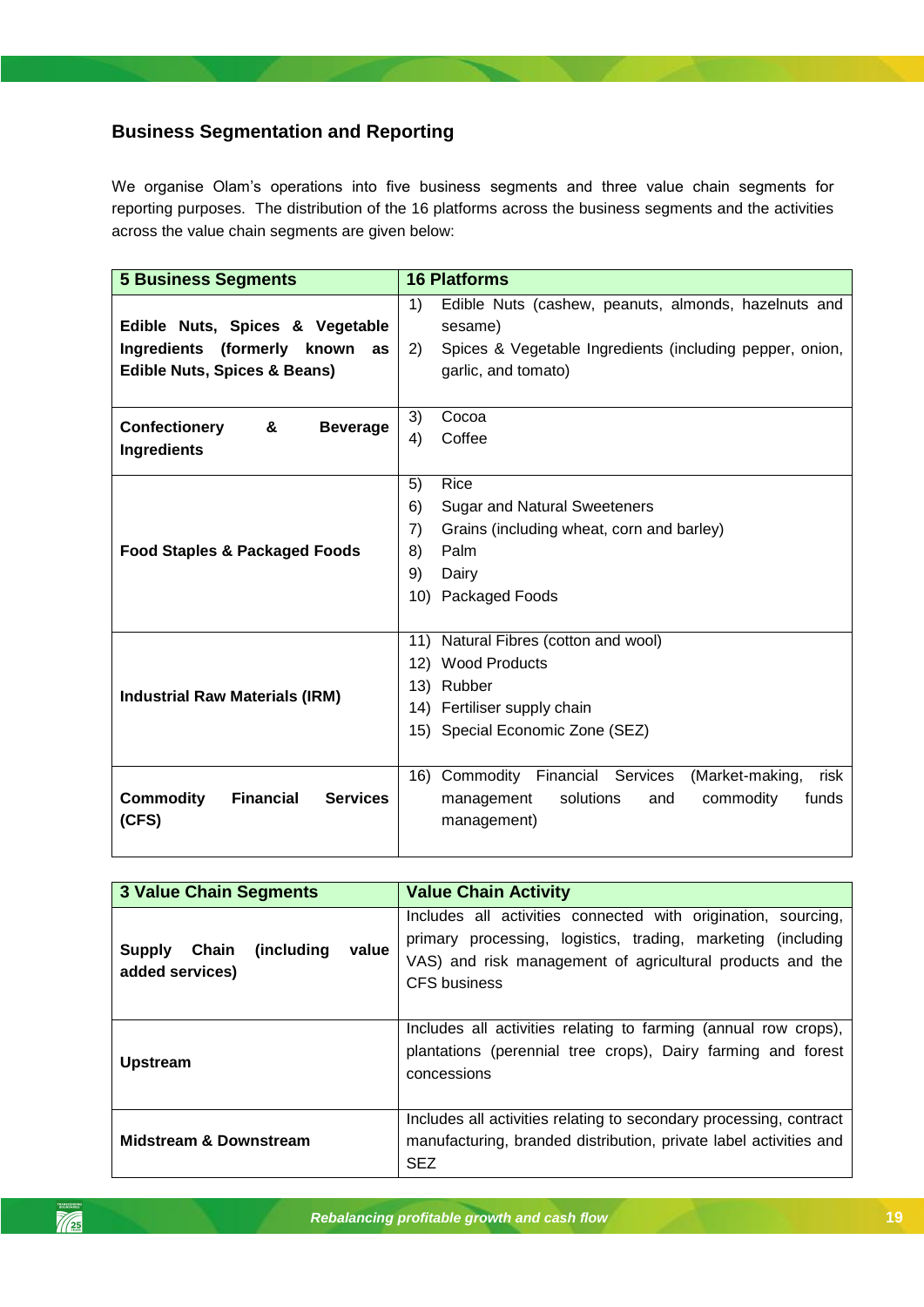The production of agricultural products is seasonal in nature. The seasonality of the products in our global portfolio depends on the location of the producing country. The harvesting season for most of the agricultural products for countries situated in the northern hemisphere generally falls between October and March. Countries in the southern hemisphere have harvesting seasons between April and September. It is also not unusual to experience both delays, as well as early starts, to the harvesting seasons in these countries in a particular year, based on weather patterns. In addition to an early or delayed harvesting season, the precise timing and size of arrivals of these products can also vary based on the farmers' selling decisions; these are mainly a function of the farmers' view on prices and inventory holding capacity. The majority of our origins are located in the northern hemisphere. Consequently, our earnings tend to be relatively higher in the Second Half of the Financial Year (January to June) compared to the First Half of the Financial Year (July to December). Based on this seasonality, we have observed the distribution of our earnings in prior periods follow the schedule below:

| Q <sub>1</sub> | Q <sub>2</sub> | $1St$ Half | Q <sub>3</sub> | Q <sub>4</sub> | $2^{nd}$ Half |
|----------------|----------------|------------|----------------|----------------|---------------|
| July - Sept    | Oct - Dec      | July – Dec | Jan - March    | Apr – June     | Jan – June    |
| $5 - 10\%$     | $25 - 30%$     | $30 - 40%$ | $35 - 40%$     | $25 - 30%$     | $60 - 70%$    |

## <span id="page-19-0"></span>**Key Definitions**

The definitions for the financial terms used in the MD&A are as follows:

**Sales Volume:** Includes proportionate share of volumes from jointly controlled entities and associates, although there are no associated volumes for CFS and SEZ platforms

**Revenue**: Sale of goods and services

**Other Income**: Includes sale of scrap materials, commissions and claims income and fair value gain on investments held for trading. Negative goodwill, gain on sale of assets and other non-recurring, exceptional items which were presented as a part of Other Income are now classified as Exceptional Items

**Cost of Sales**: Cost of goods sold, shipping and logistics, commissions and claims expenses and the net measurement of derivative assets

**Overhead Expenses**: Employee benefit costs, manufacturing overheads, travel expenses and other direct expenses

**Other Operating Expenses**: Unrealised foreign exchange gain/loss and other expenses

**Net changes in fair value of biological assets:** Includes only operational changes in the fair value of biological assets. Non-operational changes (arising due to changes in the fair value model) which were formerly presented under this line item are now classified as Exceptional Items

**Exceptional Items**: One-off, non-recurring items, including negative goodwill and related transaction costs, gain/loss on sale of assets/business, gain/loss on buyback of bonds, impairment loss, nonoperational gain/loss from changes in fair value of biological assets, finance charges on pre-payment of loans and non-recurring business restructuring expenses. Tax expenses associated with these items are also presented as Exceptional Items. These items were earlier presented under Other Income, Cost of Sales, Overhead Expenses, Other Operating Expenses lines, Finance costs and Taxation.

**Operational PATMI**: Profit After Tax and Minority Interest (PATMI) excluding exceptional items